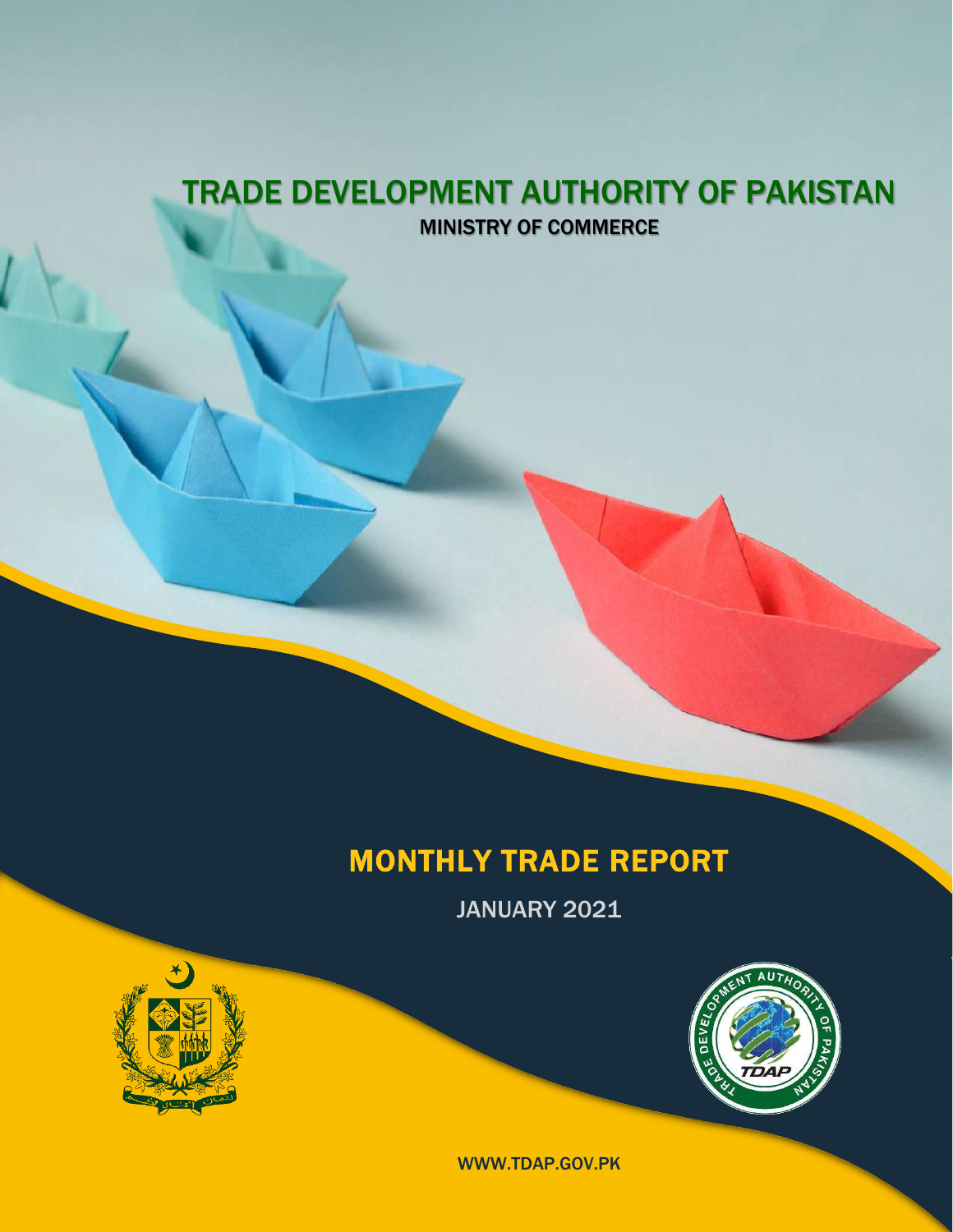### DISCLAIMER

The provisional data from Weboc, PBS and PRAL have been reported for information purposes only. Every effort has been made to cross-check and verify the authenticity of the data. Trade development Authority of Pakistan, or the author(s), do not guarantee the data included in this work. All data and statistics used are correct as of 15 February, 2021 and may be subject to change.

For any queries or feedback regarding this publication, please contact at:

Afshan Uroos Assistant Manager afshan.uroos@tdap.gov.pk.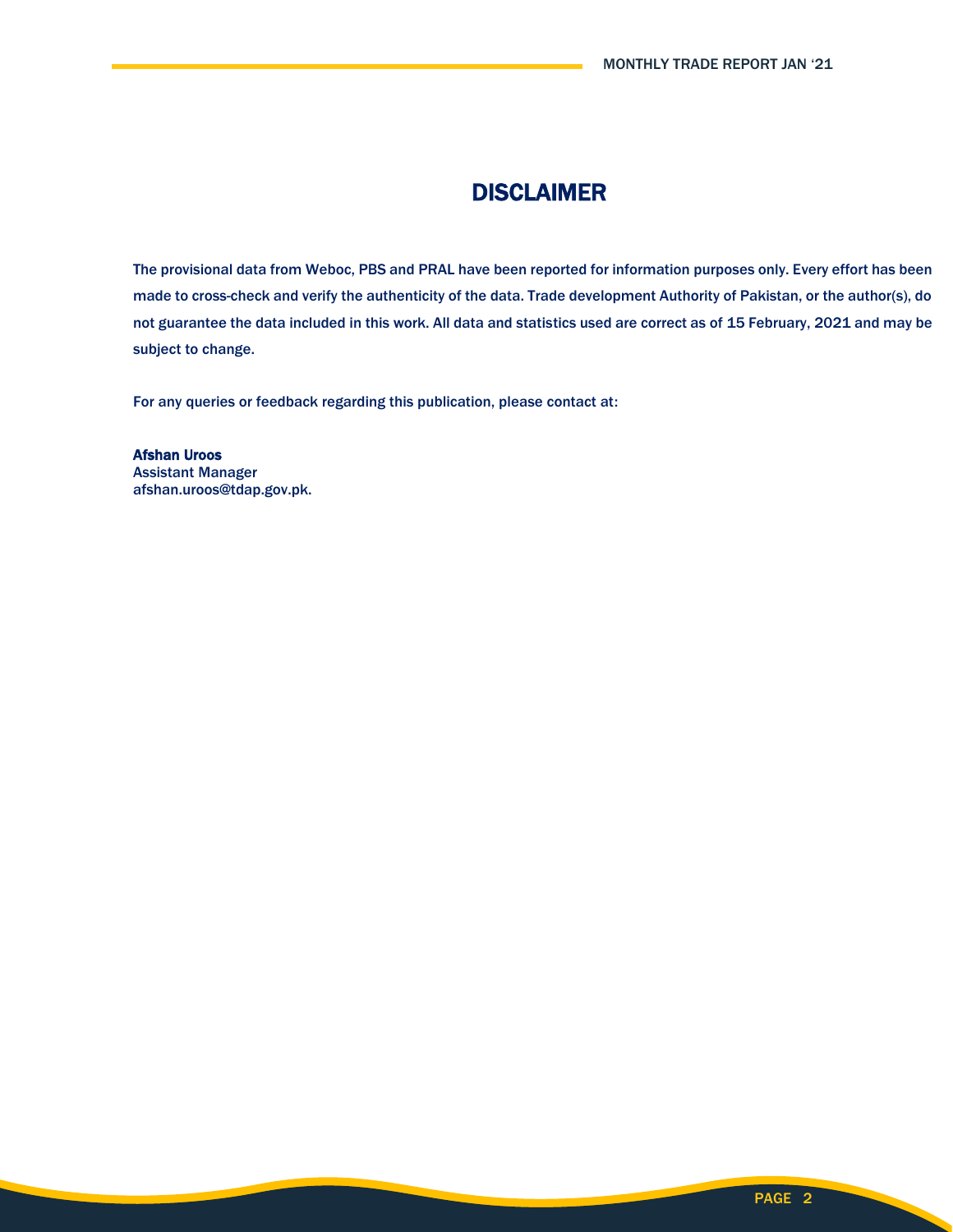# **SUMMARY**

 *\*Trade values in US\$ million*

| LEXPORTS SUMMARY <b>\</b> | <b>FY 2020-21</b> | FY 2019-20 | <b>% CHANGE</b> |
|---------------------------|-------------------|------------|-----------------|
| <b>January</b>            | 2.132             | 1.972      | 8.1%            |
| July - January            | 14.242            | 13.496     | 5.5%            |

| <b>IMPORTS SUMMARY</b> | FY 2020-21 | FY 2019-20 | <b>% CHANGE</b> |
|------------------------|------------|------------|-----------------|
| <b>January</b>         | 4.733      | 4.121      | 14.8%           |
| July - January         | 29,205     | 27.316     | 6.9%            |

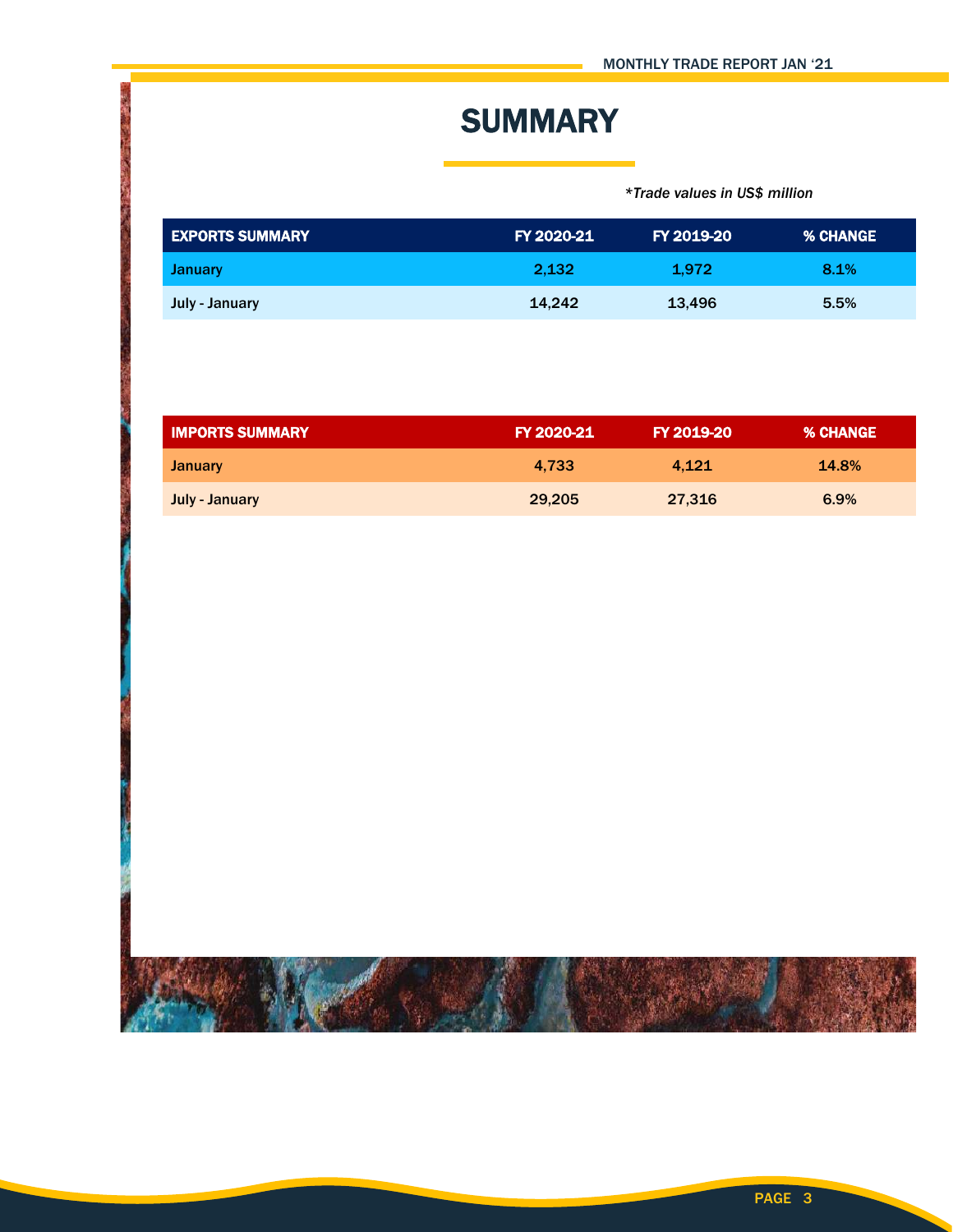# EXPORT PROFILE

#### *\*Trade values in US\$ million*

#### TOP PARTNER COUNTRIES SHOWING INCREASE

| <b>COUNTRY</b> | FY 2020-21 | FY 2019-20 | % CHANGE |
|----------------|------------|------------|----------|
| UNITED STATES  | 456.0      | 336.0      | 36%      |
| <b>CHINA</b>   | 189.5      | 157.0      | 21%      |
| UNITED KINGDOM | 156.2      | 129.4      | 21%      |
| <b>SPAIN</b>   | 78.5       | 74.6       | 5%       |
| <b>BELGIUM</b> | 52.1       | 44.3       | 18%      |

#### TOP PARTNER COUNTRIES SHOWING DECREASE

| <b>COUNTRY</b>       | FY 2020-21 | FY 2019-20 | % CHANGE |
|----------------------|------------|------------|----------|
| <b>GERMANY</b>       | 122.4      | 124.4      | $-2\%$   |
| UNITED ARAB EMIRATES | 83.2       | 102.8      | $-19%$   |
| AFGHANISTAN          | 78.5       | 85.1       | $-8%$    |
| <b>ITALY</b>         | 61.2       | 81.4       | $-25%$   |
| <b>BANGLADESH</b>    | 56.28      | 69.85      | $-19%$   |

#### TOP GROWING COMMODITIES

| <b>PRODUCTS</b> |                                                                                            | FY 2020-21 | FY 2019-20 | % CHANGE |
|-----------------|--------------------------------------------------------------------------------------------|------------|------------|----------|
| 6302            | Bedlinen, table linen, toilet linen and kitchen<br>linen of all types of textile materials | 320.4      | 273.1      | 17%      |
| 6203            | Men's or boys' suits, ensembles, jackets,<br>blazers, trousers, bib                        | 229.3      | 226.9      | 1%       |
| 1006            | <b>Rice</b>                                                                                | 194.1      | 180.6      | 7%       |
| 6103            | Men's or boys' suits, ensembles, jackets,<br>blazers, trousers                             | 55.0       | 40.3       | 37%      |
| 0805            | Citrus fruit, fresh or dried                                                               | 54.9       | 51.1       | 7%       |

#### TOP DECREASING COMMODITIES

| <b>PRODUCTS</b> |                                                                             | FY 2020-21 | FY 2019-20 | % CHANGE |
|-----------------|-----------------------------------------------------------------------------|------------|------------|----------|
| 5205            | Cotton yarn other than sewing thread, containing >=<br>85% cotton by weight | 80.5       | 92.4       | $-13%$   |
| 5209            | Woven fabrics of cotton, containing $>= 85\%$ cotton                        | 58.7       | 77.6       | $-24%$   |
| 5208            | Woven fabrics of cotton, containing >= 85% cotton                           | 51.7       | 53.3       | $-3%$    |
| 2523            | Cement, incl. cement clinkers, whether or not<br>coloured                   | 20.7       | 24.8       | $-17%$   |
| 0201            | Meat of bovine animals, fresh or chilled                                    | 20.2       | 20.6       | $-2%$    |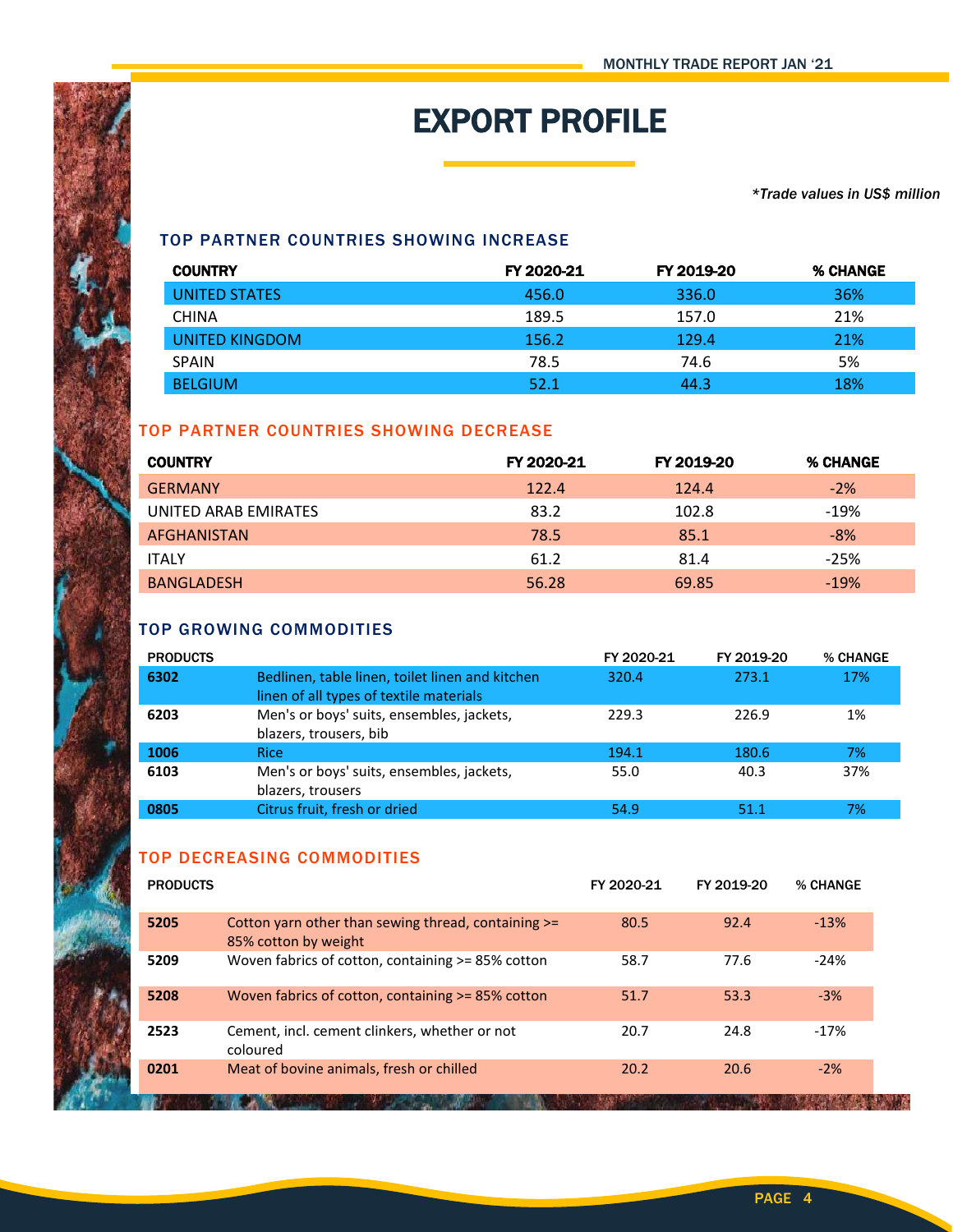# IMPORT PROFILE

*\*Trade values in US\$ million*

#### TOP PARTNER COUNTRIES SHOWING INCREASE

| <b>COUNTRY</b>       | FY 2020-21 | FY 2019-20 | % CHANGE |
|----------------------|------------|------------|----------|
| China                | 1,301      | 1,105      | 18%      |
| Indonesia            | 321        | 211        | 52%      |
| <b>United States</b> | 280        | 271        | 3%       |
| Qatar                | 164        | 118        | 39%      |
| Kuwait               | 123        | 96         | 28%      |

#### TOP PARTNER COUNTRIES SHOWING DECREASE

| <b>COUNTRY</b>              | FY 2020-21 | FY 2019-20 | % CHANGE |
|-----------------------------|------------|------------|----------|
| <b>United Arab Emirates</b> | 412        | 511        | $-19%$   |
| South Africa                | 88         | 107        | $-17%$   |
| <b>United Kingdom</b>       | 49         | 55         | $-10%$   |
| <b>Netherlands</b>          | 42         | 96         | -56%     |
| Italy                       | 35         | 48         | $-26%$   |

#### TOP GROWING COMMODITIES

| <b>HS</b> | <b>PRODUCTS</b>                                        | FY 2020-21 | FY 2019-20 | <b>% CHANGE</b> |
|-----------|--------------------------------------------------------|------------|------------|-----------------|
| 2711      | Petroleum gas and other gaseous hydrocarbons           | 267.3      | 255.3      | 5%              |
| 1511      | Palm oil and its fractions                             | 254.9      | 158.4      | 61%             |
| 8517      | Telephone sets, incl. telephones for cellular networks | 212.6      | 169.9      | 25%             |
| 5201      | Cotton, neither carded nor combed                      | 182.3      | 107.8      | 69%             |
| 1001      | Wheat and meslin                                       | 133.0      | 0.0035     | 3761556%        |

#### TOP DECREASING COMMODITIES

| <b>HS</b> | <b>PRODUCTS</b>                                                  | FY 2020-21 | FY 2019-20 | <b>% CHANGE</b> |
|-----------|------------------------------------------------------------------|------------|------------|-----------------|
| 2710      | Petroleum oils and oils obtained from bituminous minerals        | 368.2      | 409.0      | $-10%$          |
| 2709      | Petroleum oils and oils obtained from bituminous minerals, crude | 218.5      | 311.8      | -30%            |
| 2701      | Coal; briquettes, ovoids                                         | 134.0      | 150.0      | $-11%$          |
| 7204      | Ferrous waste and scrap                                          | 132.1      | 142.8      | -8%             |
| 1201      | Soya beans, whether or not broken                                | 70.7       | 71.4       | $-1\%$          |
|           |                                                                  |            |            |                 |